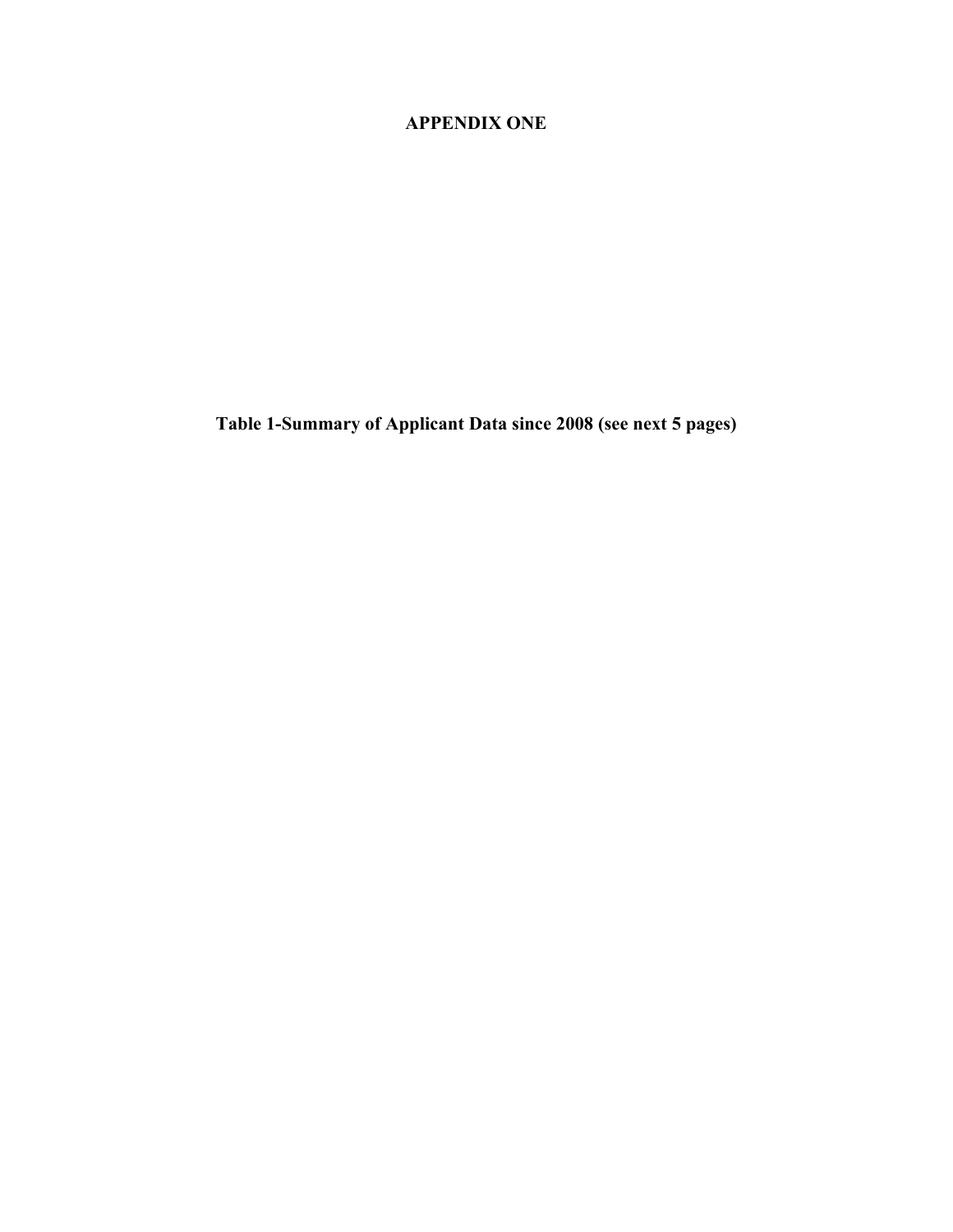|        |                 |       |              |                  |              |                     |                         | <b>Admission</b>       |                    |
|--------|-----------------|-------|--------------|------------------|--------------|---------------------|-------------------------|------------------------|--------------------|
|        |                 |       |              |                  |              |                     |                         | <b>Standing (P-</b>    |                    |
|        |                 |       |              |                  |              |                     |                         | <b>Provisional; F-</b> |                    |
| Term   | Major           | GRE-Q | <b>GRE-V</b> | <b>Total GRE</b> | <b>TOEFL</b> | <b>GPA</b>          | <b>Admission Status</b> | <b>Full Standing)</b>  | <b>Nationality</b> |
| 200850 | <b>CE</b>       | 710   | 460          | 1170             |              | 2.915               | Incomplete Application  | P                      | <b>USA</b>         |
| 200850 | <b>CE</b>       | 800   | 480          | 1280             |              | 3.948               | Admitted                | F                      | <b>USA</b>         |
| 200850 | <b>CE</b>       | 740   | 470          | 1210             |              | 3.018               | Admitted                | F                      | <b>USA</b>         |
| 200850 | <b>CE</b>       | 780   | 410          | 1190             |              | 3.765               | Admitted                | F                      | <b>USA</b>         |
| 200850 | <b>CE</b>       |       |              | 0                |              |                     | Admitted                | F                      | <b>USA</b>         |
| 200850 | <b>CE</b>       | 530   | 310          | 840              |              |                     | Incomplete Application  |                        | Ethiopia           |
| 200850 | <b>ENGR-DCE</b> | 640   | 370          | 1010             |              |                     | Admitted                | F                      | <b>USA</b>         |
| 200880 | <b>ENGR-DCE</b> | 730   | 290          | 1020             | 490          | 3.35(BS);3.86(MS)   | Admitted                | F                      | Ethiopia           |
| 200880 | <b>ENGR-DCE</b> | 660   | 360          | 1020             | 550          | 3.562(BT);3.041(MT) | Admitted                | F                      | India              |
| 200880 | <b>ENGR-DCE</b> | 700   | 410          | 1110             | 597          | 3.089(BS)3.72(MS)   | Denied                  |                        | India              |
| 200880 | <b>ENGR-DCE</b> | 740   | 380          | 1120             | 553          | 2.559(BE);3.517(ME) | Admitted                | F                      | China              |
| 200880 | <b>ENGR-DCE</b> | 700   | 360          | 1060             | 587          | 2.326(BS);3.091(MS) | Admitted                | F                      | Nigeria            |
| 200880 | <b>CE</b>       | 720   | 620          | 1340             | 533          | 3.404               | Admitted                | F                      | Nigeria            |
| 200880 | <b>CE</b>       |       |              | 0                |              |                     | Denied                  |                        | Saudi Arabia       |
| 200880 | <b>CE</b>       | 560   | 420          | 980              |              | 3.426               | Admitted                | P                      | <b>USA</b>         |
| 200880 | <b>CE</b>       | 750   | 400          | 1150             | 627          | 3.08                | Admitted                |                        | India              |
| 200880 | <b>CE</b>       |       |              | 0                |              |                     | Admitted                |                        | <b>USA</b>         |
| 200880 | <b>CE</b>       | 650   | 580          | 1230             |              | 3.68                | Admitted                | F                      | <b>USA</b>         |
| 200880 | <b>CE</b>       | 630   | 360          | 990              | 577          | 3.517(BE);3.65(ME)  | Admitted                | F                      | India              |
| 200880 | <b>CE</b>       | 750   | 270          | 1020             | 560          | 3.733               | Admitted                | F                      | India              |
| 200880 | <b>CE</b>       | 700   | 350          | 1050             | 593          |                     | Admitted                |                        | India              |
| 200880 | CE              | 690   | 480          | 1170             |              | 3.00                | Admitted                | F                      | <b>USA</b>         |
| 200880 | <b>CE</b>       | 750   | 330          | 1080             | 577          | 3.683               | Admitted                |                        | India              |
| 200880 | <b>CE</b>       | 660   | 300          | 960              | 583          | 3.957               | Admitted                |                        | India              |
| 200880 | <b>CE</b>       | 560   | 380          | 940              |              |                     | Admitted                |                        | Ghana              |
| 200880 | <b>CE</b>       | 580   | 320          | 900              | 547          | 3.769               | Incomplete Application  |                        | India              |
| 200880 | <b>CE</b>       | 780   | 520          | 1300             |              |                     | Admitted                |                        | <b>USA</b>         |
| 200880 | <b>CE</b>       | 620   | 380          | 1000             |              | 3.393               | Admitted                | F                      | <b>USA</b>         |
| 200880 | $\overline{CE}$ | 720   | 320          | 1040             | 577          | 3.897               | Admitted                |                        | India              |
| 200880 | <b>CE</b>       |       |              | 0                |              |                     | Admitted                |                        | Ethiopia           |
| 200880 | <b>CE</b>       | 770   | 280          | 1050             | 550          | 3.717               | Admitted                |                        | India              |
| 200910 | <b>CE</b>       |       |              | 0                |              |                     | Admitted                |                        | <b>USA</b>         |
| 200910 | <b>CE</b>       | 680   | 530          | 1210             |              | 2.44                | Admitted                |                        | <b>USA</b>         |
| 200910 | <b>CE</b>       | 630   | 610          | 1240             |              | 3.55                | Admitted                |                        | <b>USA</b>         |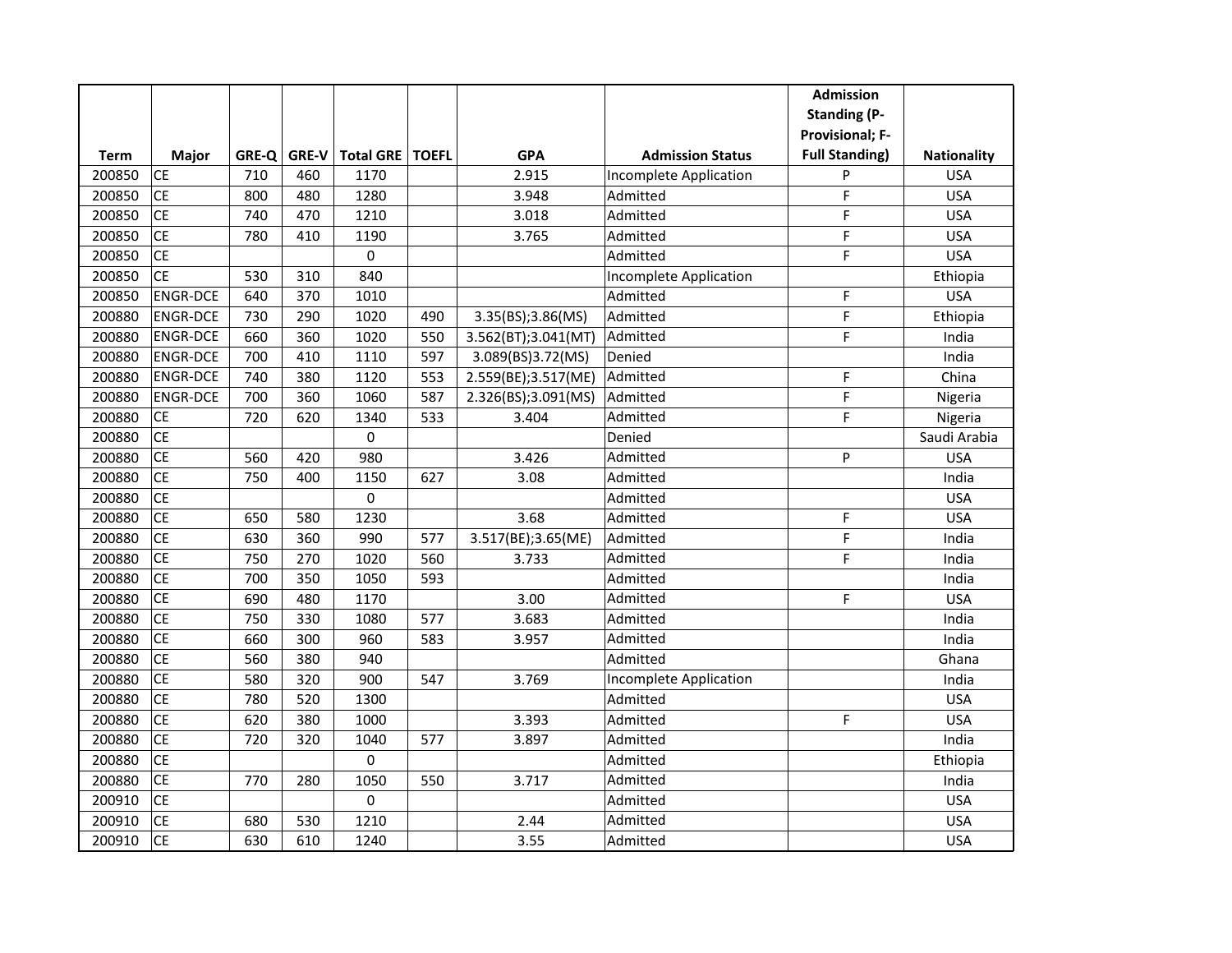| 200910 | <b>CE</b>       | 650          | 310 | 960         | N/A  | 2.98(BS);3.52(MS)<br>Denied-Admitted Fall '12 |                        |   | Bangladesh |
|--------|-----------------|--------------|-----|-------------|------|-----------------------------------------------|------------------------|---|------------|
| 200910 | <b>CE</b>       |              |     | 0           |      | Admitted                                      |                        |   | <b>USA</b> |
| 200910 | <b>CE</b>       |              |     | 0           |      | Incomplete Application                        |                        |   | Ethiopia   |
| 200910 | <b>CE</b>       |              |     | 0           |      | Admitted                                      |                        |   | India      |
| 200910 | <b>CE</b>       |              |     | $\mathbf 0$ |      |                                               | Admitted               |   | <b>USA</b> |
| 200910 | <b>ENGR-DCE</b> | 760          | 300 | 1060        | None | 3.829(BS);3.167(MS)                           | Incomplete Application |   | Ethiopia   |
| 200910 | <b>ENGR-DCE</b> | 730          | 290 | 1020        | 490  | 3.35(BS);3.86(MS)                             | Admitted               | P | Ethiopia   |
| 200950 | <b>CE</b>       | 660          | 520 | 1180        |      | 3.62                                          | Admitted               | F | <b>USA</b> |
| 200950 | <b>CE</b>       |              |     | 0           |      |                                               | Admitted               |   | <b>USA</b> |
| 200950 | <b>CE</b>       |              |     | 0           |      |                                               | Admitted               |   | <b>USA</b> |
| 200980 | <b>CE</b>       | 680          | 450 | 1130        | 583  | 3.33                                          | Admitted               | F | Bangladesh |
| 200980 | <b>CE</b>       |              |     | 0           |      |                                               | Admitted               |   | <b>USA</b> |
| 200980 | <b>CE</b>       | 730          | 450 | 1180        | 590  | 3.10                                          | Admitted               |   | Bangladesh |
| 200980 | <b>CE</b>       | 770          | 350 | 1120        |      | 3.26                                          | Admitted               |   | China      |
| 200980 | <b>CE</b>       | 770          | 340 | 1110        | 610  | 3.905(BS);3.63(MS)                            | Admitted               |   | India      |
| 200980 | <b>CE</b>       | 780          | 320 | 1100        | 537  | 3.10                                          | Admitted               |   | India      |
| 200980 | <b>CE</b>       | 660          | 430 | 1090        |      | 3.06                                          | Incomplete Application | F | <b>USA</b> |
| 200980 | <b>CE</b>       | 740          | 450 | 1190        |      | 3.31                                          | Admitted               | F | <b>USA</b> |
| 200980 | <b>CE</b>       | no paperwork |     | 0           |      | 2.67                                          | Admitted               | P | <b>USA</b> |
| 200980 | <b>CE</b>       | 740          | 480 | 1220        |      | 3.64                                          | Admitted               |   | <b>USA</b> |
| 200980 | <b>CE</b>       |              |     | 0           |      |                                               | Admitted               |   | <b>USA</b> |
| 200980 | <b>CE</b>       | no paperwork |     | 0           |      | 2.66                                          | Incomplete Application |   | <b>USA</b> |
| 200980 | <b>CE</b>       | no paperwork |     | 0           |      |                                               | Admitted               |   | <b>USA</b> |
| 200980 | <b>CE</b>       | 670          | 440 | 1110        |      | 2.66                                          | Incomplete Application | P | <b>USA</b> |
| 200980 | <b>CE</b>       | no paperwork |     | 0           |      |                                               | Admitted               |   | <b>USA</b> |
| 200980 | <b>CE</b>       | 650          | 310 | 960         |      | 2.98(BS);3.52(MS)                             | Admitted               | P | Bangladesh |
| 200980 | <b>CE</b>       | 610          | 340 | 950         |      | 3.06                                          | Admitted               | P | <b>USA</b> |
| 200980 | <b>CE</b>       | 680          | 540 | 1220        | 567  | 2.84                                          | Incomplete Application |   | Ethiopia   |
| 200980 | <b>CE</b>       |              |     | 0           |      |                                               | Incomplete Application |   | Spain      |
| 200980 | <b>ENGR-DCE</b> |              |     | 0           |      |                                               | Incomplete Application |   | Iran       |
| 200980 | <b>ENGR-DCE</b> |              |     | 0           |      |                                               | Incomplete Application |   | Iran       |
| 200980 | <b>ENGR-DCE</b> |              |     | 0           |      |                                               | Admitted               |   | Bangladesh |
| 200980 | <b>ENGR-DCE</b> | 710          | 330 | 1040        | 577  | 3.857                                         | Admitted               |   | India      |
| 200980 | <b>ENGR-DCE</b> | 720          | 510 | 1230        | 603  | 3.11(BS);3.747(MT)                            | Admitted               |   | Ethiopia   |
| 200980 | <b>ENGR-DCE</b> | 540          | 320 | 860         |      | 2.974(BS);3.5(MS)                             | Denied                 |   | <b>USA</b> |
| 200980 | <b>ENGR-DCE</b> |              |     | 0           |      |                                               | Incomplete Application |   | Nigeria    |
| 200980 | <b>ENGR-DCE</b> |              |     | 0           |      |                                               | Incomplete Application |   | <b>USA</b> |
| 200980 | <b>ENGR-DCE</b> | 580          | 390 | 970         | 627  | 2.91(BS);3.205(MS)                            | Admitted               |   | Ethiopia   |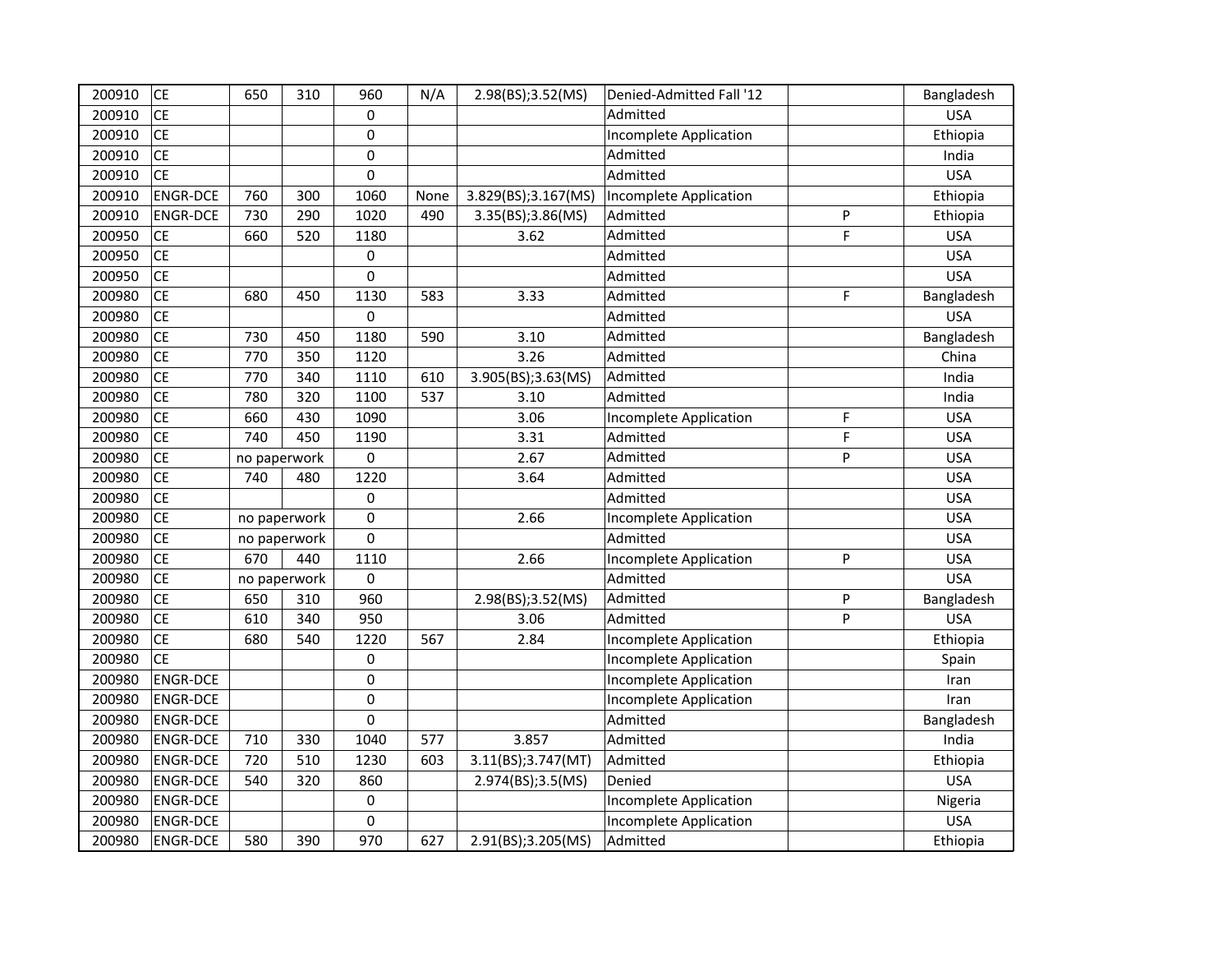| 201010 | <b>CE</b>       |     |     | $\mathbf 0$ |     |                     | Denied                 | Saudi Arabia |
|--------|-----------------|-----|-----|-------------|-----|---------------------|------------------------|--------------|
| 201010 | <b>CE</b>       |     |     | $\Omega$    |     | Admitted            |                        | <b>USA</b>   |
| 201010 | <b>CE</b>       | 670 | 560 | 1230        |     | 2.70                | Admitted               | <b>USA</b>   |
| 201010 | <b>CE</b>       |     |     | $\mathbf 0$ |     |                     | Admitted               | <b>USA</b>   |
| 201010 | <b>CE</b>       | 640 | 420 | 1060        |     | 3.50                | Admitted               | <b>USA</b>   |
| 201010 | <b>CE</b>       |     |     | $\mathbf 0$ |     |                     | Admitted               | <b>USA</b>   |
| 201010 | <b>CE</b>       |     |     | $\mathbf 0$ |     |                     | Denied                 | <b>USA</b>   |
| 201010 | <b>CE</b>       |     |     | 0           |     |                     | Admitted               | Bangladesh   |
| 201010 | <b>CE</b>       | 740 | 260 | 1000        | 553 | 4.00                | Admitted               | India        |
| 201010 | <b>CE</b>       | 660 | 360 | 1020        | 580 | 3.664               | Admitted               | India        |
| 201010 | <b>ENGR-DCE</b> | 650 | 390 | 1040        |     | 2.888(BS);3.857(MS) | Admitted               | Ethiopia     |
| 201010 | <b>ENGR-DCE</b> |     |     | $\pmb{0}$   |     |                     | Incomplete Application | Ethiopia     |
| 201010 | <b>ENGR-DCE</b> |     |     | $\mathbf 0$ |     |                     | Incomplete Application | Ethiopia     |
| 201050 | <b>CE</b>       | 710 | 410 | 1120        |     | 3.50                | Admitted               | <b>USA</b>   |
| 201050 | <b>CE</b>       |     |     | $\mathbf 0$ |     |                     | Incomplete Application | India        |
| 201050 | <b>CE</b>       | 510 | 390 | 900         |     | 2.24                | Incomplete Application | <b>USA</b>   |
| 201050 | <b>CE</b>       |     |     | 0           |     |                     | Incomplete Application | Iran         |
| 201050 | <b>CE</b>       |     |     | 0           |     |                     | Admitted               | <b>USA</b>   |
| 201050 | <b>CE</b>       |     |     | $\mathbf 0$ |     |                     | Admitted               | <b>USA</b>   |
| 201050 | <b>ENGR-DCE</b> |     |     | $\pmb{0}$   |     |                     | Incomplete Application | Iran         |
| 201080 | <b>CE</b>       | 640 | 500 | 1140        | 547 | 3.255               | Admitted               | Nigeria      |
| 201080 | <b>CE</b>       | 800 | 450 | 1250        |     | 2.307               | Denied                 | Iran         |
| 201080 | <b>CE</b>       | 720 | 300 | 1020        | 550 | 3.698               | Admitted               | India        |
| 201080 | <b>CE</b>       | 680 | 310 | 990         |     | 2.29                | Denied                 | India        |
| 201080 | <b>CE</b>       |     |     | 0           |     |                     | Incomplete Application | India        |
| 201080 | <b>CE</b>       |     |     | $\mathbf 0$ |     |                     | Admitted               | <b>USA</b>   |
| 201080 | <b>CE</b>       | N/A | N/A | $\mathbf 0$ | N/A | 2.775               | Denied                 | Iran         |
| 201080 | <b>CE</b>       |     |     | $\mathbf 0$ |     |                     | Admitted               | <b>USA</b>   |
| 201080 | <b>CE</b>       | 740 | 480 | 1220        | 563 | 3.702               | Admitted               | Bangladesh   |
| 201080 | <b>CE</b>       |     |     | 0           |     |                     | Admitted               | India        |
| 201080 | <b>CE</b>       |     |     | $\pmb{0}$   |     |                     | Admitted               | <b>USA</b>   |
| 201080 | <b>CE</b>       | 790 | 500 | 1290        |     | 3.30                | Admitted               | <b>USA</b>   |
| 201080 | <b>CE</b>       |     |     | 0           |     |                     | Denied                 | <b>USA</b>   |
| 201080 | <b>CE</b>       | 710 | 330 | 1040        | 547 | 3.022               | Admitted               | China        |
| 201080 | <b>CE</b>       | 750 | 420 | 1170        | 570 | 3.845               | Admitted               | Iran         |
| 201080 | CE              |     |     | $\mathbf 0$ |     |                     | Denied                 | Iran         |
| 201080 | <b>CE</b>       |     |     | 0           |     |                     | Incomplete Application | Iran         |
| 201080 | <b>CE</b>       |     |     | 0           |     |                     | Admitted               | India        |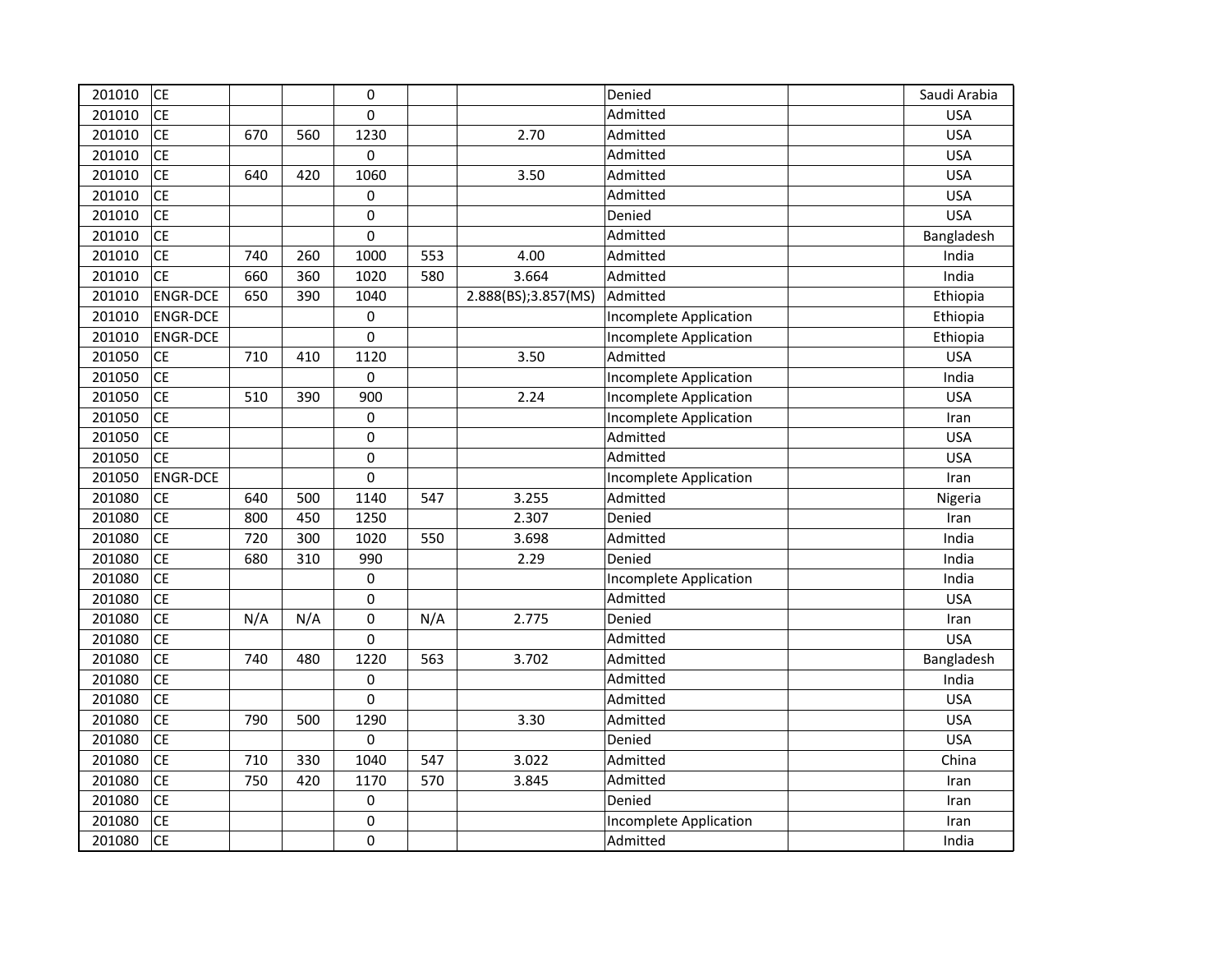| 201080 | <b>CE</b>       |                   |     | $\mathbf 0$      |       |                    | Admitted                      | <b>USA</b> |
|--------|-----------------|-------------------|-----|------------------|-------|--------------------|-------------------------------|------------|
| 201080 | <b>CE</b>       |                   |     | $\mathbf 0$      |       |                    | <b>Incomplete Application</b> | India      |
| 201080 | CE              | 760               | 320 | 1080             | 3.405 |                    | Admitted                      | <b>USA</b> |
| 201080 | <b>CE</b>       | 730               | 460 | 1190             |       | 3.70               | Admitted                      | <b>USA</b> |
| 201080 | <b>CE</b>       | 790               | 520 | 1310             | 587   | 3.03               | Admitted                      | China      |
| 201080 | <b>CE</b>       |                   |     | $\mathbf 0$      |       |                    | Incomplete Application        | China      |
| 201080 | <b>CE</b>       |                   |     | $\pmb{0}$        |       |                    | Admitted                      | China      |
| 201080 | <b>ENGR-DCE</b> |                   |     | $\mathbf 0$      |       |                    | Incomplete Application        | Iran       |
| 201080 | <b>ENGR-DCE</b> | 730               | 300 | 1030             |       | 2.66(BT);2.49(MS)  | Denied                        | India      |
| 201080 | <b>ENGR-DCE</b> | 750               | 420 | 1170             | 553   | 3.234              | Admitted                      | China      |
| 201080 | <b>ENGR-DCE</b> |                   |     | 0                |       |                    | Admitted                      | India      |
| 201080 | <b>ENGR-DCE</b> |                   |     | $\mathbf 0$      |       |                    | Incomplete Application        | Nigeria    |
| 201080 | <b>ENGR-DCE</b> |                   |     | $\mathbf 0$      |       |                    | Incomplete Application        | Iran       |
| 201080 | <b>ENGR-DCE</b> | 680               | 360 | 1040             | 633   | 2.49(BS);3.381(MS) | Admitted                      | Ethiopia   |
| 201080 | <b>ENGR-DCE</b> |                   |     | $\pmb{0}$        |       |                    | Admitted                      | Ethiopia   |
| 201080 | <b>ENGR-DCE</b> |                   |     | $\mathbf 0$      |       |                    | Incomplete Application        | India      |
| 201110 | <b>CE</b>       |                   |     | $\mathbf 0$      |       |                    | Admitted                      | Nigeria    |
| 201110 | <b>CE</b>       |                   |     | $\mathbf 0$      |       |                    | Incomplete Application        | Egypt      |
| 201110 | <b>CE</b>       |                   |     | $\mathbf 0$      |       |                    | Admitted                      | <b>USA</b> |
| 201110 | <b>CE</b>       | 630               | 370 | 1000             |       | 2.55               | Admitted                      | Ghana      |
| 201110 | <b>CE</b>       |                   |     | $\pmb{0}$        |       |                    | Denied                        | <b>USA</b> |
| 201110 | <b>CE</b>       | 620               | 390 | 1010             |       | 2.98               | Admitted                      | <b>USA</b> |
| 201110 | <b>CE</b>       | No scores on file |     | $\pmb{0}$        |       | 3.10               | Admitted                      | <b>USA</b> |
| 201110 | <b>CE</b>       | 650               | 230 | 880              |       | 2.49               | Denied                        | Egypt      |
| 201110 | <b>CE</b>       | 580               | 490 | 1070             |       | 3.54               | Admitted                      | <b>USA</b> |
| 201110 | <b>CE</b>       | 730               | 420 | 1150             |       | 3.11               | Admitted                      | <b>USA</b> |
| 201110 | <b>CE</b>       |                   |     | $\mathbf 0$      |       |                    | Incomplete Application        | <b>USA</b> |
| 201110 | <b>ENGR-DCE</b> | 720               | 270 | 990              |       | 3.50(BT);3.5(ME)   | Admitted                      | India      |
| 201110 | <b>ENGR-DCE</b> |                   |     | $\boldsymbol{0}$ |       |                    | Incomplete Application        | Ethiopia   |
| 201110 | <b>ENGR-DCE</b> | 750               | 290 | 1040             | 607   | 3.67(BS);3.065(MS) | Admitted                      | Ethiopia   |
| 201150 | <b>CE</b>       | 670               | 430 | 1100             |       | 3.17               | Admitted                      | <b>USA</b> |
| 201150 | <b>CE</b>       | 750               | 590 | 1340             |       | 3.66               | Admitted                      | <b>USA</b> |
| 201180 | <b>CE</b>       | 700               | 420 | 1120             |       | 3.89               | Admitted                      | <b>USA</b> |
| 201180 | <b>CE</b>       | 750               | 420 | 1170             |       | 3.95               | Admitted                      | <b>USA</b> |
| 201180 | <b>CE</b>       | 770               | 500 | 1270             |       | 3.87               | Admitted                      | <b>USA</b> |
| 201180 | <b>CE</b>       | 570               | 300 | 870              |       | 3.04               | Admitted                      | Iran       |
| 201180 | <b>CE</b>       | 690               | 350 | 1040             |       | 3.52               | Admitted                      | <b>USA</b> |
| 201180 | <b>CE</b>       | 730               | 390 | 1120             |       | 3.61               | Admitted                      | <b>USA</b> |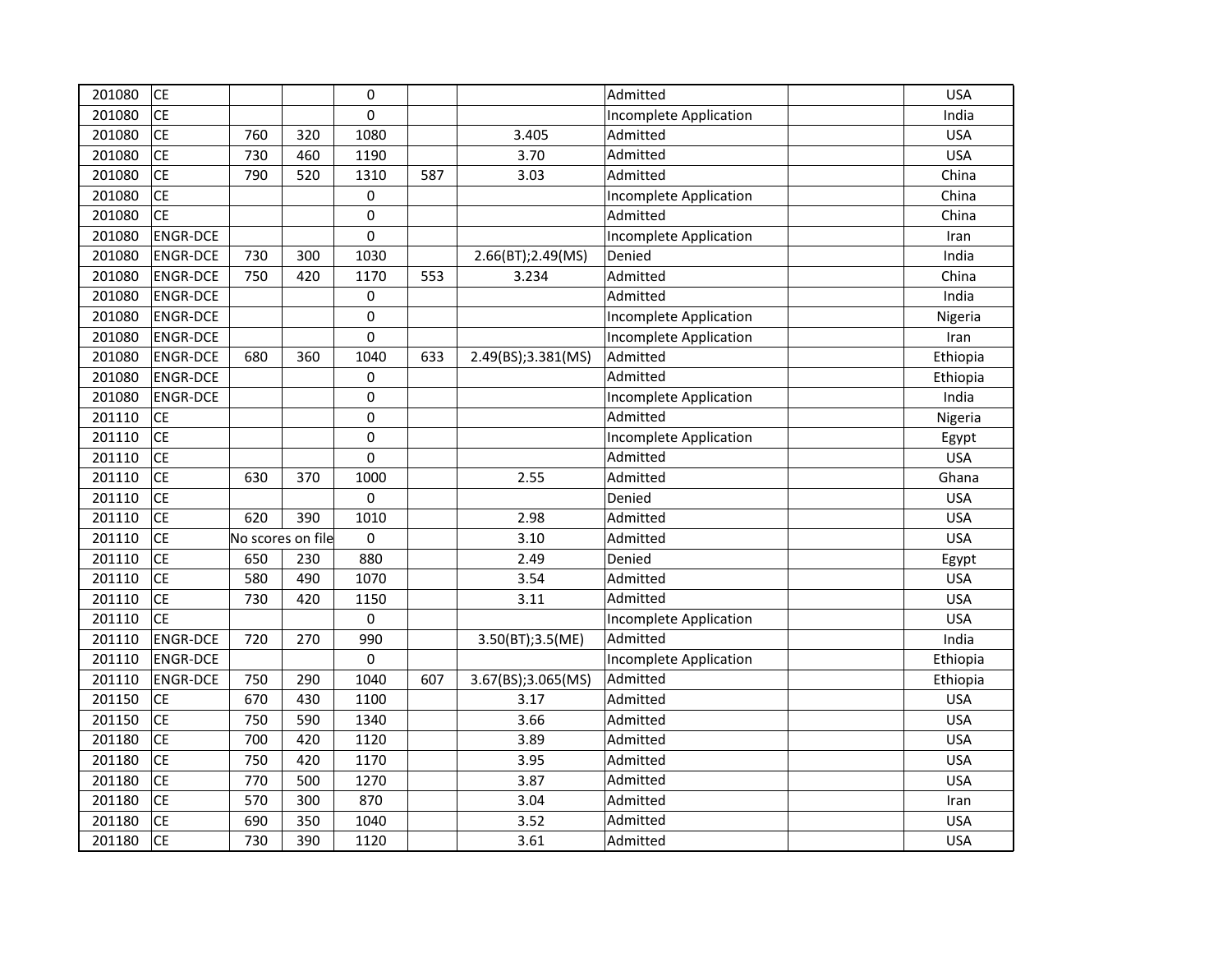| 201180 | <b>CE</b>       |     |     | $\Omega$    |     |                     | Admitted                      | <b>USA</b>    |
|--------|-----------------|-----|-----|-------------|-----|---------------------|-------------------------------|---------------|
| 201180 | <b>CE</b>       | 710 | 490 | 1200        |     | 3.96                | Admitted                      | <b>USA</b>    |
| 201180 | <b>CE</b>       |     |     | 0           |     |                     | Incomplete Application        | Ethiopia      |
| 201180 | <b>CE</b>       |     |     | 0           |     |                     | Incomplete Application        | Iran          |
| 201180 | <b>CE</b>       |     |     | 0           |     |                     | Incomplete Application        | Rwanda        |
| 201180 | <b>CE</b>       |     |     | 0           |     |                     | Incomplete Application        | Sierra Leon   |
| 201180 | <b>CE</b>       | 740 | 640 | 1380        |     | 3.95                | Admitted                      | <b>USA</b>    |
| 201180 | <b>CE</b>       | 780 | 620 | 1400        |     | 3.035               | Admitted                      | Ghana         |
| 201180 | <b>CE</b>       |     |     | $\Omega$    |     |                     | Incomplete Application        | Iran          |
| 201180 | <b>CE</b>       | 670 | 270 | 940         | 627 | 3.24                | Admitted                      | India         |
| 201180 | <b>CE</b>       |     |     | 0           |     |                     | Denied                        | Iran          |
| 201180 | <b>CE</b>       | 740 | 590 | 1330        | 673 | 3.012               | Admitted                      | India         |
| 201180 | <b>CE</b>       | 730 | 320 | 1050        | 573 | 3.035               | Admitted                      | <b>Russia</b> |
| 201180 | <b>ENGR-DCE</b> | 710 | 310 | 1020        | 497 | 3.688(BT);3.25(MT)  | Admitted                      | India         |
| 201180 | <b>ENGR-DCE</b> |     |     | $\mathbf 0$ |     |                     | Incomplete Application        | Ethiopia      |
| 201180 | <b>ENGR-DCE</b> | 800 | 410 | 1210        | 603 | 3.188(BS);3.815(MS) | Admitted                      | Iran          |
| 201180 | <b>ENGR-DCE</b> |     |     | 0           |     |                     | <b>Incomplete Application</b> | Iran          |
| 201210 | <b>CE</b>       |     |     | $\pmb{0}$   |     |                     | Incomplete Application        | <b>USA</b>    |
| 201210 | <b>CE</b>       |     |     | $\mathbf 0$ |     |                     | <b>Incomplete Application</b> | <b>USA</b>    |
| 201210 | <b>CE</b>       |     |     | 0           |     |                     | Incomplete Application        | Algeria       |
| 201210 | <b>CE</b>       |     |     | $\Omega$    |     |                     | Incomplete Application        | China         |
| 201210 | <b>CE</b>       | 154 | 149 | 303         |     | 3.29                | Admitted                      | <b>USA</b>    |
| 201210 | <b>CE</b>       | 780 | 410 | 1190        |     | 3.24                | Admitted                      | India         |
| 201210 | <b>CE</b>       | 160 | 159 | 319         |     | 3.55                | Admitted                      | <b>USA</b>    |
| 201210 | <b>CE</b>       | 153 | 146 | 299         |     | 3.15                | Admitted                      | <b>USA</b>    |
| 201210 | <b>ENGR-DCE</b> | 650 | 300 | 950         | N/A | 2.38(BCE);3.50(MS)  | Admitted                      | Iran          |
| 201210 | <b>ENGR-DCE</b> | 790 | 560 | 1350        |     | 3.71(BS);4.00(MS)   | Admitted                      | <b>USA</b>    |
|        |                 |     |     | $\mathbf 0$ |     |                     |                               |               |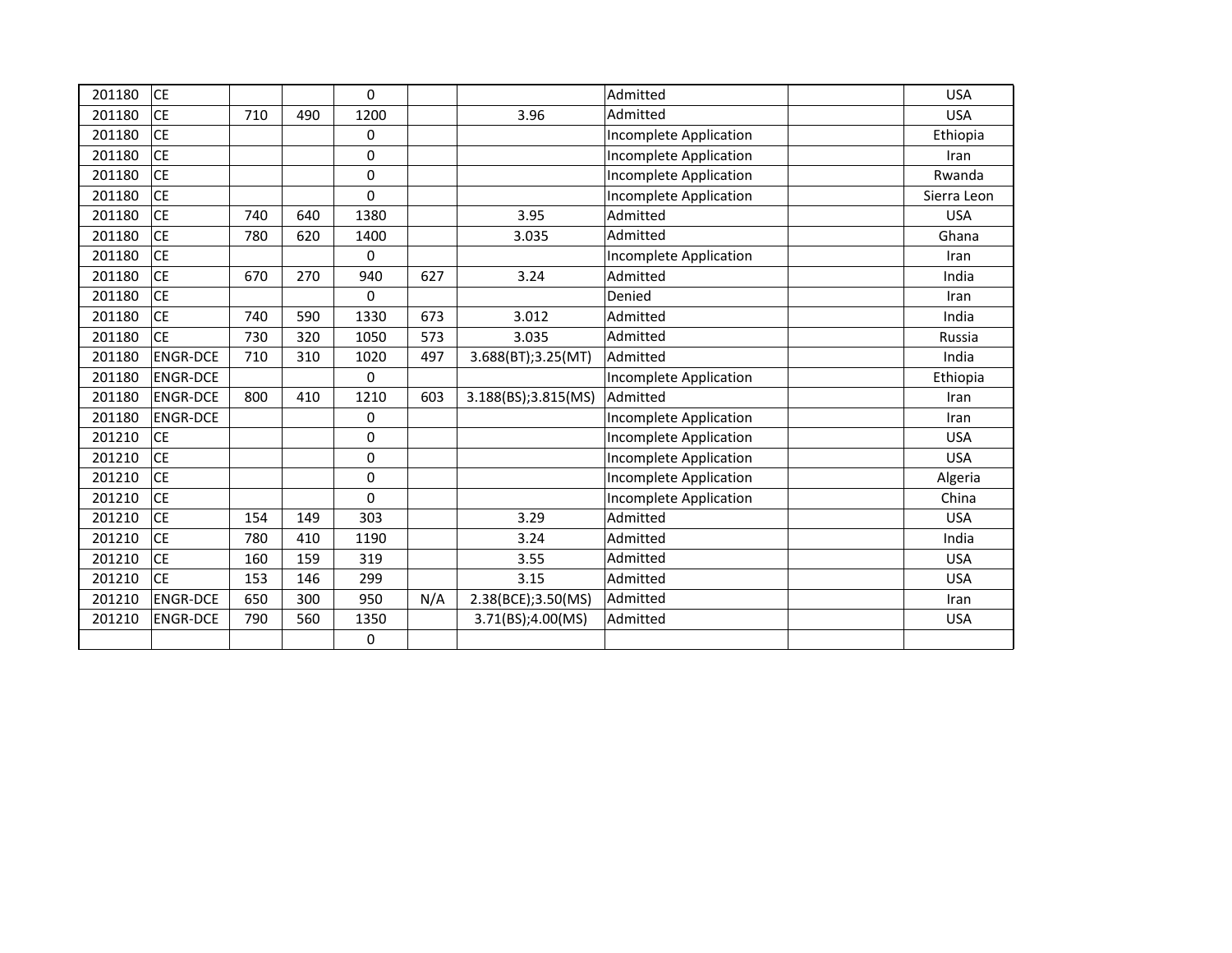|                     |                 | <b>Total Credit Hours</b> |            |                  |            |
|---------------------|-----------------|---------------------------|------------|------------------|------------|
| <b>Student Name</b> | <b>Duration</b> | Thesis/                   | Curriculum | $Co-$            | <b>GPA</b> |
| (Initials)          | (months)        | Research or               | (CEE       | Curriculum       |            |
|                     |                 | Project                   | Courses)   | (Non-CEE         |            |
|                     |                 |                           |            | Courses)         |            |
| KH                  | 12 months       | 6                         | 21         | 3                | 3.88       |
| JS                  | 16 months       | 6                         | 21         | 3                | 4.00       |
| A V                 | 24 months       | 6                         | 21         | 3                | 3.60       |
| JY                  | 12 months       | 6                         | 24         | $\overline{0}$   | 4.00       |
| K <sub>C</sub>      | 16 months       | 6                         | 24         | $\overline{0}$   | 3.25       |
| R v D               | 28 months       | 6                         | 24         | $\overline{0}$   | 3.88       |
| JP                  | 20 months       | 6                         | 24         | $\overline{0}$   | 4.00       |
| A M                 | 20 months       | 6                         | 18         | 6                | 3.50       |
| JH                  | 28 months       | 6                         | 15         | 9                | 4.00       |
| C B                 | 12 months       | 6                         | 21         | $\overline{3}$   | 4.00       |
| M B                 | 8 months        | 6                         | 12         | 12               | 3.88       |
| J T                 | 12 months       | 6                         | 21         | 3                | 4.00       |
| <b>BS</b>           | 16 months       | 6                         | 18         | 6                | 4.00       |
| $C$ B M             | 8 months        | 6                         | 21         | 3                | 3.83       |
| E B                 | 16 months       | 6                         | 24         | $\overline{0}$   | 4.00       |
| S M                 | 20 months       | 6                         | 24         | $\overline{0}$   | 3.88       |
| M M                 | 16 months       | 6                         | 21         | 3                | 3.76       |
| M.A                 | 16 months       | 6                         | 18         | 6                | 3.52       |
| C S                 | 20 months       | 6                         | 15         | 9                | 3.89       |
| S M S               | 20 months       | 6                         | 18         | 6                | 3.44       |
| JH                  | 16 months       | 6                         | 21         | 3                | 3.89       |
| RH                  | 16 months       | 6                         | 18         | 6                | 4.00       |
| GB                  | 16 months       | 6                         | 15         | 9                | 3.88       |
| <b>JVD</b>          | 16 months       | 6                         | 15         | 9                | 3.84       |
| T L                 | 12 months       | 6                         | 21         | 3                | 3.50       |
| LBS                 | 20 months       | 6                         | 21         | 3                | 4.00       |
| $\mathbf{M}$ A      | 16 months       | $\boldsymbol{6}$          | 18         | 6                | 3.25       |
| A C                 | 16 months       | 6                         | 21         | 3                | 3.89       |
| SD <sub>1</sub>     | 16 months       | 6                         | 21         | $\overline{3}$   | 4.00       |
| $A P^*$             | 70 months       | 11                        | 21         | $\overline{3}$   | 3.88       |
| SZ                  | 20 months       | 9                         | 24         | $\boldsymbol{0}$ | 4.00       |
| <b>BF</b>           | 12 months       | $\overline{7}$            | 18         | 6                | 3.84       |

**Table 2- Academic Data and Overall Performance of MS Graduates during 2008- 2012**

\* Part-time student